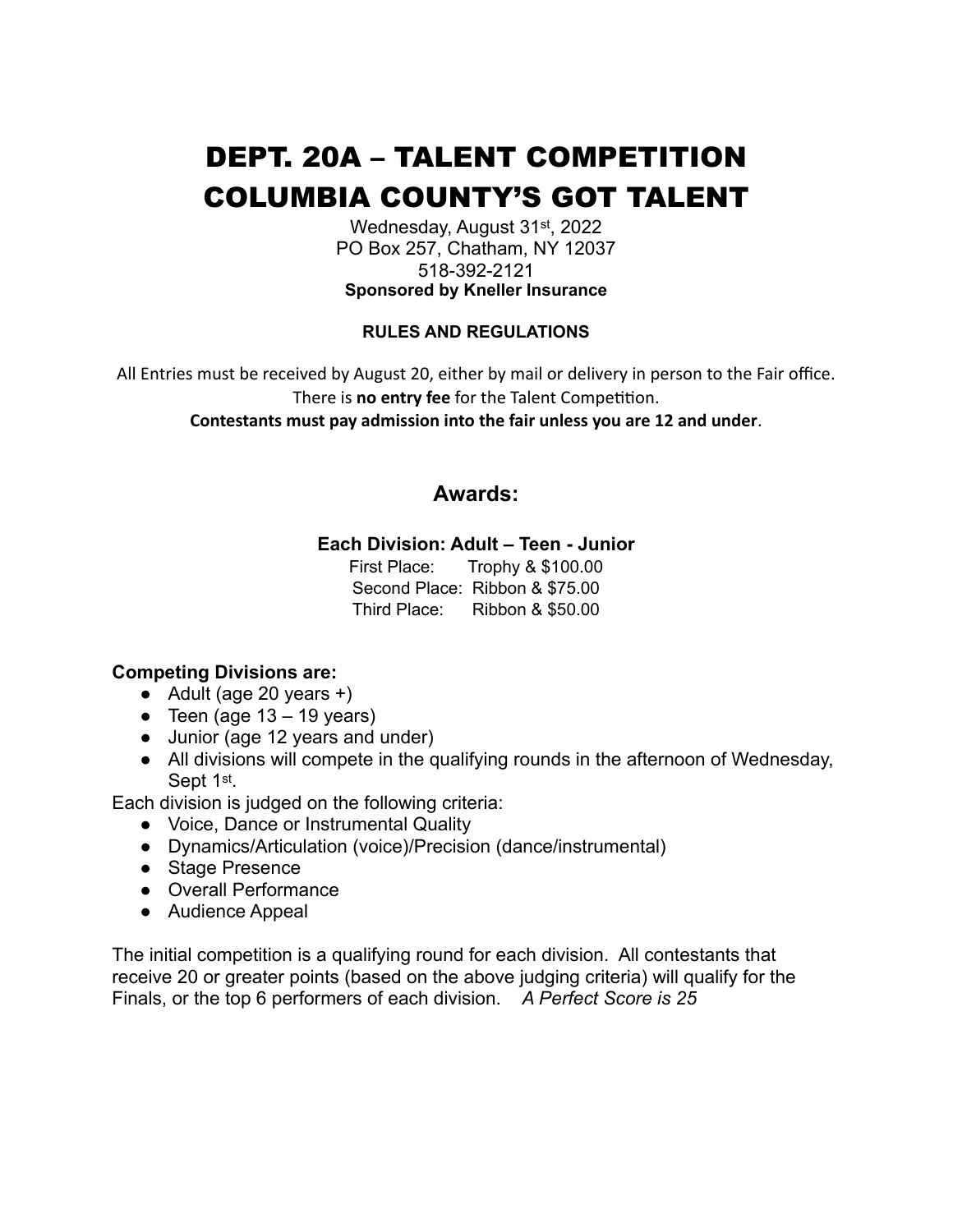# **Eligibility:**

- The ensemble will compete in the division into which most of its members belong, or if equally divided will compete in the older division.
- Contestants must be prepared to produce proof of age at any time during the contest.
- Contestants cannot use weapons, fire, or pets in their acts.
- Contestants must be amateurs. They must not have been under contract for reimbursement for performance at the Fair, and not be professionals or union members

# **Finals will be held on Wednesday August 31st, 2022 at 7 PM**

## **Application Procedure:**

**●** Once your application has been received, each contestant will be contacted to be given the specific information regarding your act, to review the rules of the competition and to discuss the chosen method of getting your music to the DJ (see "Additional Information" for more details).

Awards will be presented at the Finals. The finalists will be competing for the Marilyn Barry Memorial Award which will be presented, along with 2 runners up in each division, as soon as the judges complete their deliberation following the final competition.

# **Additional Information:**

- **●** Performers using pre-recorded music must provide the music to our DJ at least 7 days prior to the competition. This music may be on nearly any electronic device, CD or may be emailed to the DJ at ebluedj@aol.com. For vocalists, your accompaniment selection must not include any vocals, except for "back-up" vocals. Singers who sing-a-long with other vocalists are not allowed to compete at the state level and therefore cannot be judged at the local level. Once music is accepted by the DJ your selection may not be changed.
- **●** Performances should not be longer than 5 minutes.
- **●** Performances which require large stage spaces or more than 3 to 4 minutes of set up time cannot be accommodated. Our available performance space is approximately 24' X 24'. The stage is about 30" high and reached by a small set of steps. We will provide a sound system with microphone(s) and stands and we can accommodate one electronic device (for instruments, etc.).
- **● If selected to go to Finals, your performance and appearance is to be exactly the same as in the qualifying round.**
- **●** Each contestant will be asked to sign a photo release, in the event that the Fair wants to utilize your photo in future advertising.
- **●** We do ask all performers to follow current CDC guidelines for COVID protocols and safety.